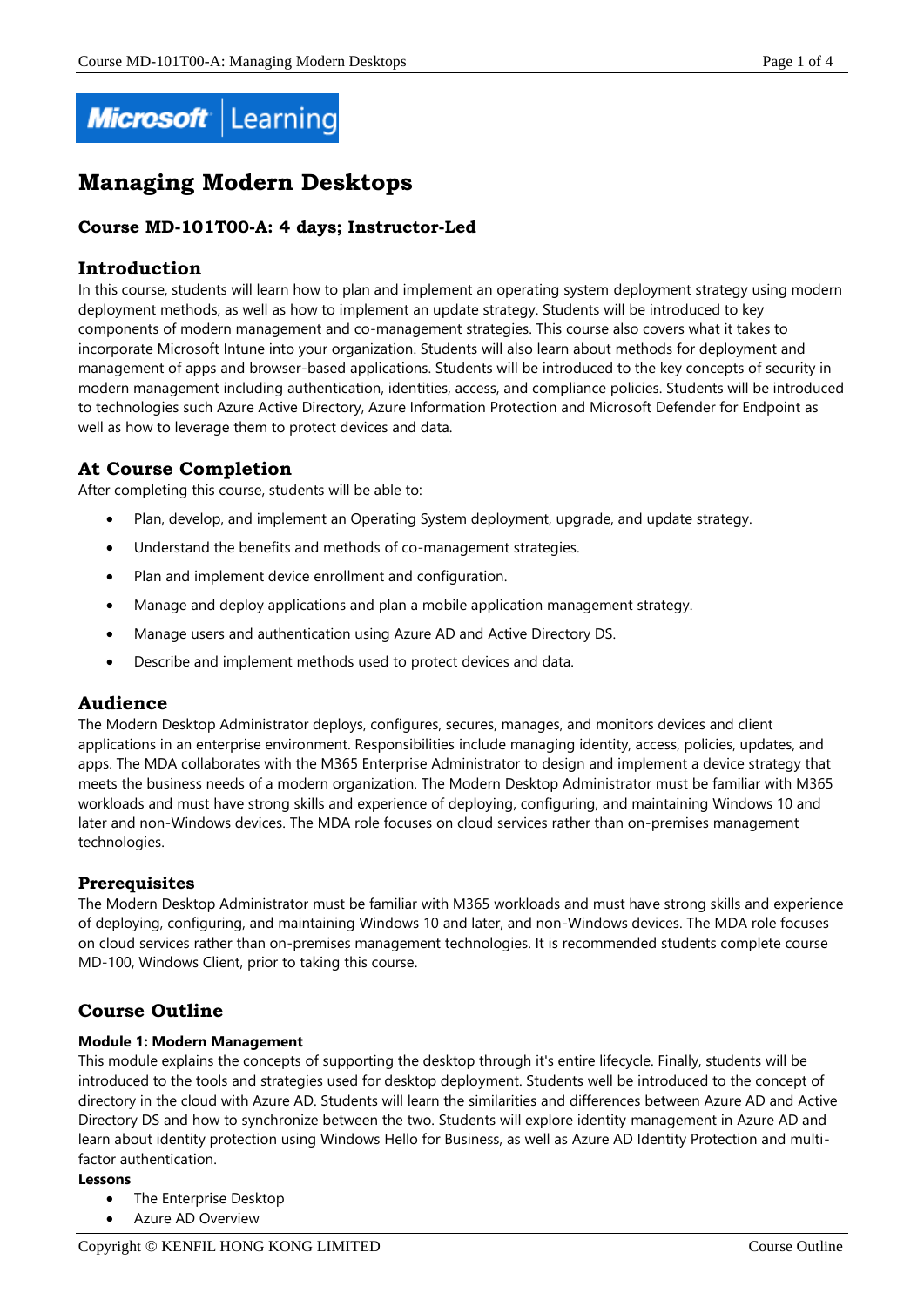- Managing Identities in Azure AD
- **Lab : Managing identities in Azure AD**

## **Lab : Using Azure AD Connect to connect Active Directories**

After completing this module, students will be able to:

- Describe the enterprise desktop lifecycle.
- Describe the capabilities of Azure AD.
- Manage users using Azure AD with Active Directory DS.
- Implement Windows Hello for Business.
- Join devices to Azure AD.

## **Module 2: Device Enrollment**

This module will also cover Azure AD join and will be introduced to Microsoft Endpoint Manager, as well as learn how to configure policies for enrolling devices to Endpoint Manager and Intune. **Lessons**

- Manage Device Authentication
- Device Enrollment using Microsoft Endpoint Configuration Manager
- Device Enrollment using Microsoft Intune

**Lab : Manage Device Enrollment into Intune**

## **Lab : Configuring and managing Azure AD Join**

## **Lab : Enrolling devices into Microsoft Intune**

After completing this module, students will be able to:

- Configure and join devices to Azure AD
- Configure device enrollment in Microsoft Endpoint Manager
- Enroll devices in Endpoint Configuration Manager and Intune

## **Module 3: Configuring Profiles**

This module dives deeper into Intune device profiles including the types of device profiles and the difference between built-in and custom profiles. The student will learn about assigning profiles to Azure AD groups and monitoring devices and profiles in Intune. You will be introduced to the various user profile types that exist in Windows for onpremises devices. You will learn about the benefits of various profiles and how to switch between types of profiles. You will examine how Folder Redirection works and how to set it up. The lesson will then conclude with an overview of Enterprise State roaming and how to configure it for Azure AD devices.

## **Lessons**

- Configuring Device Profiles
	- Managing User Profiles

**Lab : Configuring Enterprise State Roaming**

## **Lab : Creating and Deploying Configuration Profiles**

## **Lab : Monitor device and user activity in Intune**

After completing this module, students will be able to:

- Describe the various types of device profiles in Intune
- Create, manage and monitor profiles
- Manage PowerShell scripts in Intune
- Explain the various user profile types that exist in Windows.
- Explain how to deploy and configure Folder Redirection.
- Configure Enterprise State Roaming for Azure AD devices.

## **Module 4: Application Management**

In this module, students learn about application management on-premise and cloud-based solutions. This module will cover how to manage Office 365 ProPlus deployments in Endpoint Manager as well as how to manage apps on non-enrolled devices. The module will also include managing Win32 apps and deployment using the Microsoft Store for Business. This module will conclude with an overview of Microsoft Edge and Enterprise Mode.

## **Lessons**

- Implement Mobile Application Management (MAM)
- Deploying and updating applications
- Administering applications
- **Lab : Configure App Protection Policies for Mobile Device**

**Lab : Deploying cloud apps using Intune**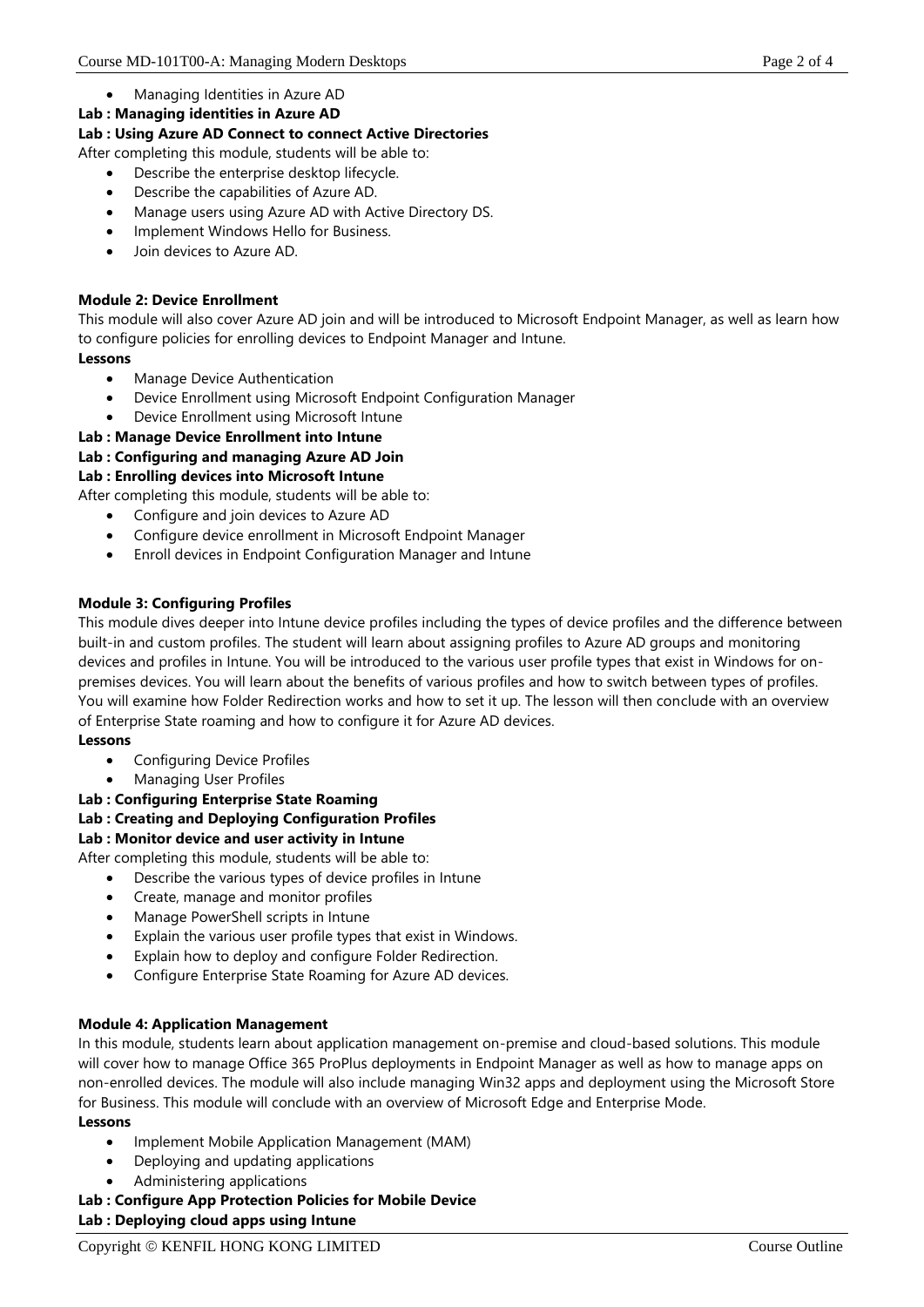## **Lab : Deploy Apps using Endpoint Configuration Manager**

**Lab : Deploy Apps using Microsoft Store for Business**

After completing this module, students will be able to:

- Describe the methods for application management.
- Deploy applications using Endpoint Manager and Group Policy.
- Configure Microsoft Store for Business.
- Deploy Office365 ProPlus using Intune.
- Manage and report application inventory and licenses.

## **Module 5: Managing Authentication in Azure AD**

This module covers the various solutions for managing authentication. The student will also learn about the different types of VPNs. This module also covers compliance policies and how to create conditional access policies. **Lessons**

- Protecting Identities in Azure AD
- Enabling Organization Access
- Implement Device Compliance Policies
- Using Reporting

## **Lab : Creating device inventory reports**

#### **Lab : Configuring and validating device compliance**

## **Lab : Configuring Multi-factor Authentication**

## **Lab : Configuring Self-service password reset for user accounts in Azure AD**

After completing this module, students will be able to:

- Describe Windows Hello for Business
	- Describe Azure AD Identity Protection
	- Describe and manage multi-factor authentication
	- Describe VPN types and configuration
	- Deploy device compliance and conditional access policies
	- Generate inventory reports and Compliance reports using Endpoint Manager

## **Module 6: Managing Security**

In this module, students will learn about data protection. Topics will include Windows & Azure Information Protection, and various encryption technologies supported in Windows. This module also covers key capabilities of Microsoft Defender for Endpoint and how to implement these capabilities on devices in your organization. The module concludes using Microsoft Defender and using functionalities such as antivirus, firewall and Credential Guard.

## **Lessons**

- Implement device data protection
- Managing Microsoft Defender for Endpoint
- Managing Microsoft Defender in Windows Client

## **Lab : Configuring Endpoint security using Intune**

# **Lab : Configure and Deploy Windows Information Protection Policies by using Intune**

## **Lab : Configuring Disk Encryption Using Intune**

After completing this module, students will be able to:

- Describe the methods protecting device data.
- Describe the capabilities and benefits of Windows ATP.
- Deploy and manage settings for Windows Defender clients.

## **Module 7: Deployment using Microsoft Endpoint Manager - Part 1**

In this two-part module, students well be introduced to deployment using Microsoft Endpoint Manager. Part 1 will cover the tools for assessing the infrastructure and planning a deployment, followed by deployment using the Microsoft Deployment Toolkit and Endpoint Configuration Manager.

#### **Lessons**

- Assessing Deployment Readiness
- On-Premise Deployment Tools and Strategies
- **Lab : Deploying Windows 10 using Microsoft Deployment Toolkit**

## **Lab : Deploying Windows 10 using Endpoint Configuration Manager**

After completing this module, students will be able to: